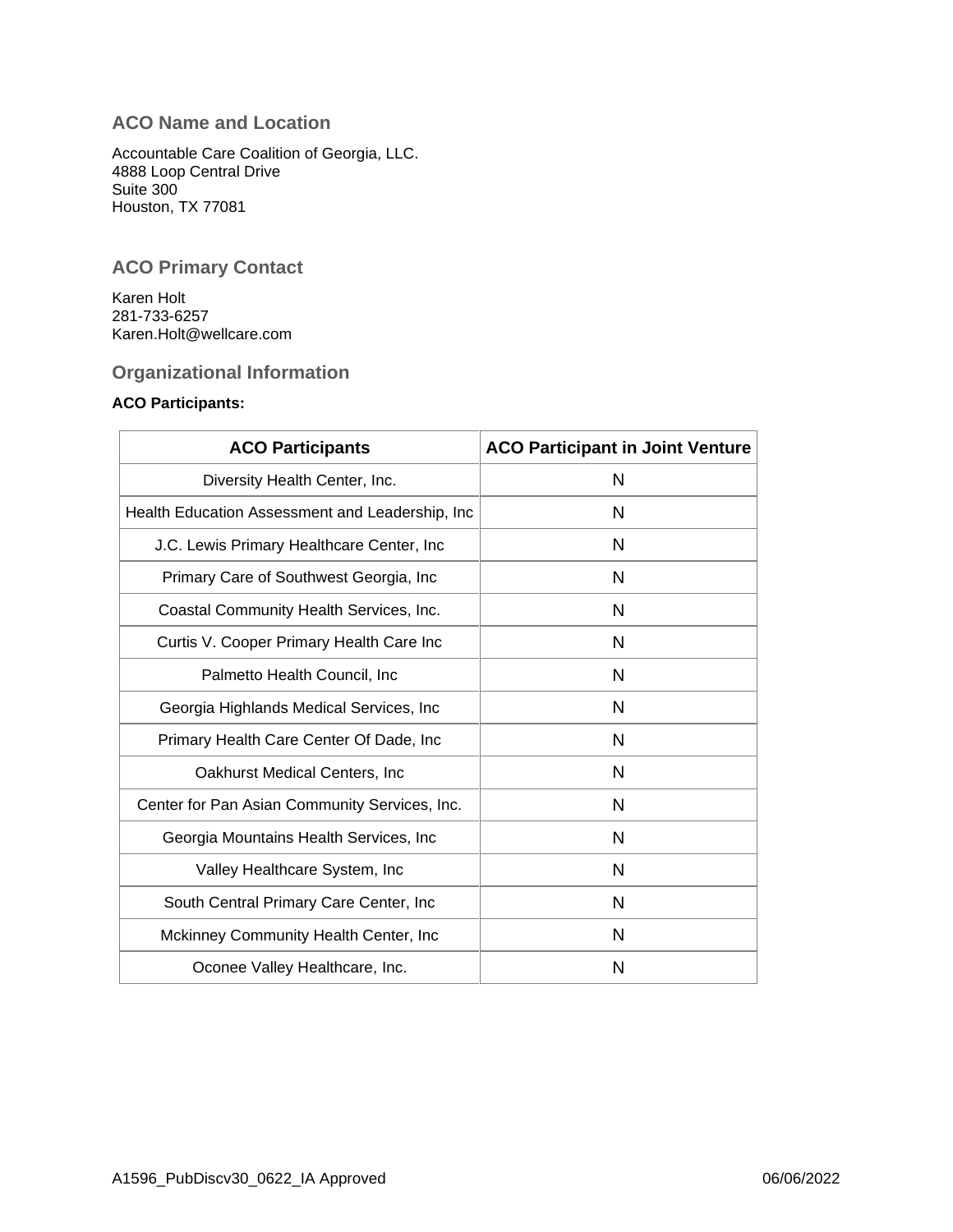## **ACO Governing Body:**

| <b>Member</b><br><b>Last Name</b> | <b>Member</b><br><b>First Name</b> | <b>Member</b><br><b>Title/Position</b> | Member's<br>Voting<br>Power(<br><b>Expressed</b><br>as a<br>percentage<br>or number) | <b>Membership</b><br><b>Type</b>                | <b>ACO Participant</b><br><b>Legal Business</b><br>Name and D/B/A,<br>if applicable |
|-----------------------------------|------------------------------------|----------------------------------------|--------------------------------------------------------------------------------------|-------------------------------------------------|-------------------------------------------------------------------------------------|
| Tanner                            | Amy                                | <b>Voting Member</b>                   | 23%                                                                                  | Other: ACO<br>Affiliate (CHS)<br>Representative | Collaborative<br><b>Health Systems</b>                                              |
| Miracle                           | Steven                             | Chair, Voting<br>Member                | 10.7%                                                                                | <b>ACO</b><br>participant<br>representative     | Georgia Mountains<br>Health Services,<br>Inc.                                       |
| Jacobs,<br>M.D.                   | Theresa                            | <b>Voting Member</b>                   | 10.7%                                                                                | <b>ACO</b><br>participant<br>representative     | <b>Oakhurst Medical</b><br>Centers, Inc.                                            |
| <b>DiPaula</b>                    | Raymond                            | <b>Voting Member</b>                   | 2%                                                                                   | Medicare<br>Beneficiary<br>Representative       | $N/A - (Medicare$<br>Beneficiary)                                                   |
| Uzzle, M.D.                       | Raulnina                           | <b>Voting Member</b>                   | 10.7%                                                                                | <b>ACO</b><br>participant<br>representative     | <b>Oakhurst Medical</b><br>Centers, Inc.                                            |
| Lang                              | Sarah                              | <b>Voting Member</b>                   | 10.7%                                                                                | <b>ACO</b><br>participant<br>representative     | Valley Healthcare<br>System, Inc.                                                   |
| Allen                             | Diana                              | <b>Voting Member</b>                   | 10.7%                                                                                | <b>ACO</b><br>participant<br>representative     | <b>Primary Health</b><br>Care Center Of<br>Dade, Inc.                               |
| Grandy                            | Albert                             | <b>Voting Member</b>                   | 10.7%                                                                                | <b>ACO</b><br>participant<br>representative     | Curtis V. Cooper<br><b>Primary Health</b><br>Care Inc.                              |
| <b>Meyers</b>                     | <b>Barbara</b>                     | <b>Voting Member</b>                   | 10.7%                                                                                | <b>ACO</b><br>participant<br>representative     | Coastal<br><b>Community Health</b><br>Services, Inc.                                |

## **Key ACO Clinical and Administrative Leadership:**

ACO Executive: Karen Holt

Medical Director: Theresa Jacobs, MD

Compliance Officer: Lori-Don Gregory

Quality Assurance/Improvement Officer: Theresa Jacobs, MD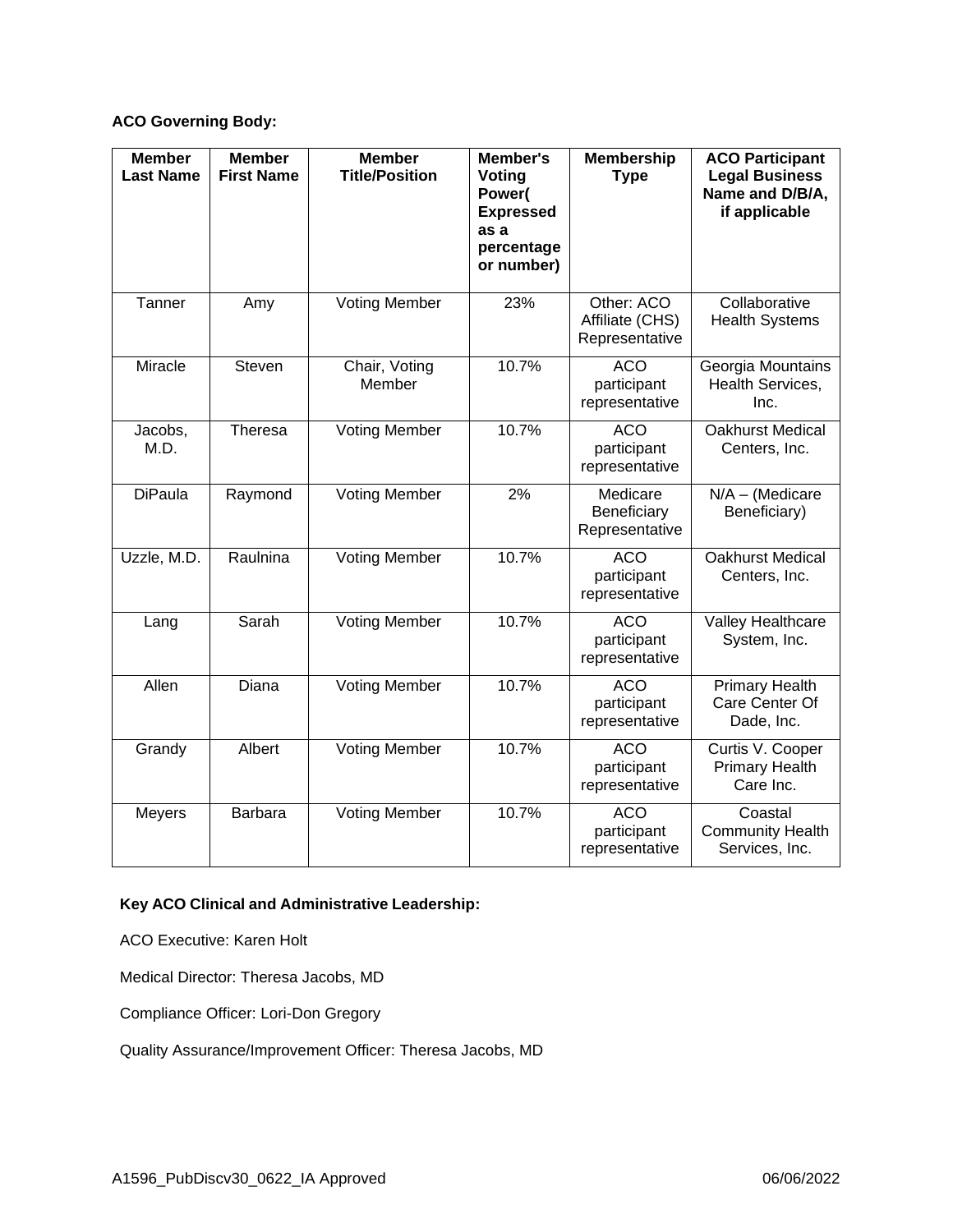#### **Associated Committees and Committee Leadership:**

| <b>Committee Name</b>                        | <b>Committee Leader Name and Position</b> |  |
|----------------------------------------------|-------------------------------------------|--|
| Quality Improvement Care Coordination (QICC) | Raulnina Uzzle, M.D. Chair                |  |

#### **Types of ACO Participants, or Combinations of Participants, That Formed the ACO:**

• Federally Qualified Health Center (FQHC)

#### **Shared Savings and Losses**

#### **Amount of Shared Savings/Losses:**

- Third Agreement Period
	- o Performance Year 2020, \$1,430,738
	- o Performance Year 2019, \$ 1,145,746

Note: Our ACO participated in multiple performance years during Calendar Year 2019. Shared savings/losses amount reported for Performance Year 2019 therefore represents net shared savings or losses across all performance years in 2019 and is shown under all agreement periods in which the ACO operated during Calendar Year 2019.

- Second Agreement Period
	- o Performance Year 2019, \$ 1,145,746
	- o Performance Year 2018, \$0
	- o Performance Year 2017, \$0
	- o Performance Year 2016, \$0

Note: Our ACO participated in multiple performance years during Calendar Year 2019. Shared savings/losses amount reported for Performance Year 2019 therefore represents net shared savings or losses across all performance years in 2019 and is shown under all agreement periods in which the ACO operated during Calendar Year 2019.

- First Agreement Period
	- o Performance Year 2015, \$0
	- o Performance Year 2014, \$0
	- o Performance Year 2013, \$0

#### **Shared Savings Distribution:**

- Third Agreement Period
	- o Performance Year 2020
		- Proportion invested in infrastructure: 19%
		- **•** Proportion invested in redesigned care processes/resources: 62%
		- Proportion of distribution to ACO participants: 19%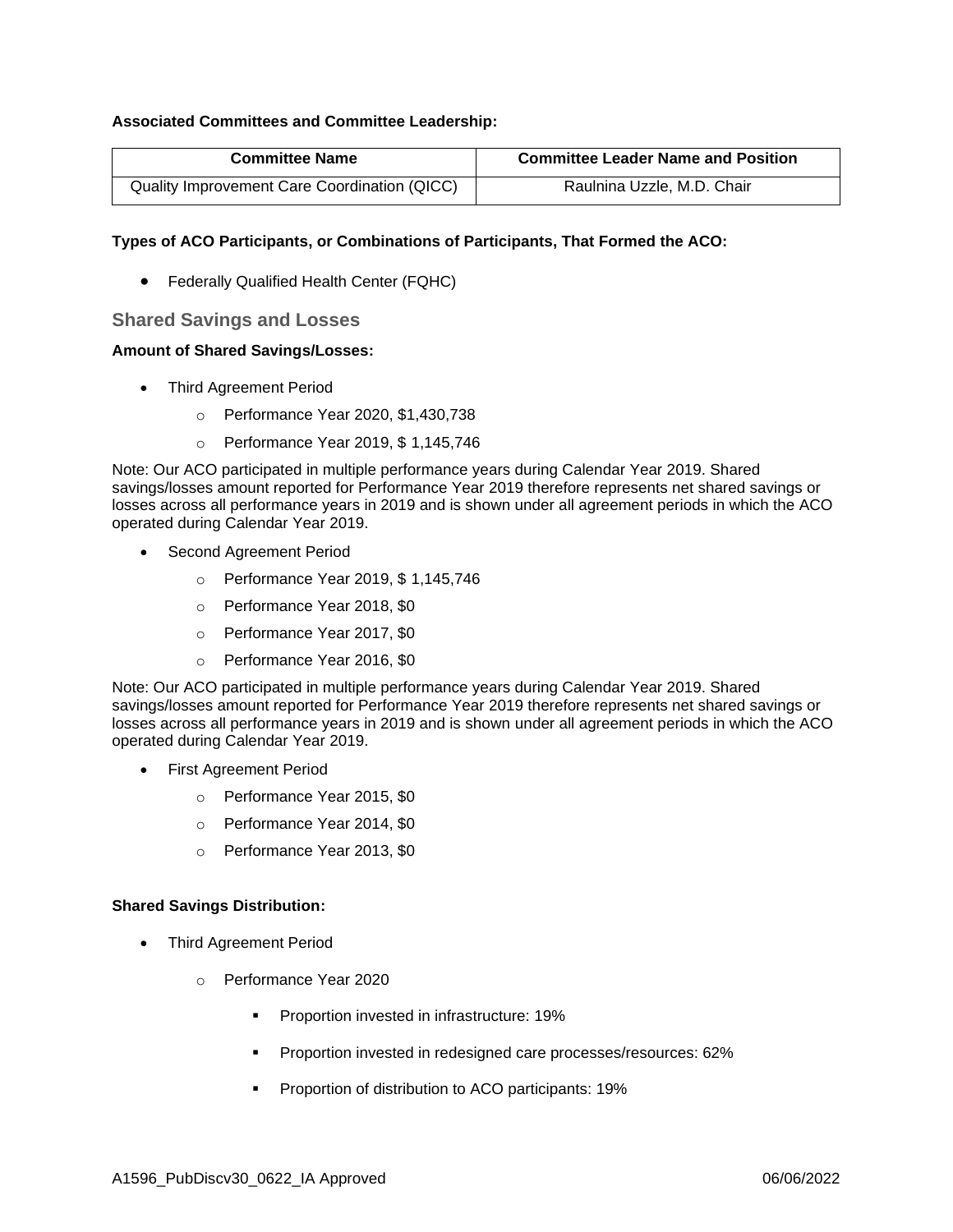- o Performance Year 2019
	- Proportion invested in infrastructure: 17%
	- Proportion invested in redesigned care processes/resources: 65%
	- Proportion of distribution to ACO participants: 17%

Note: Our ACO participated in multiple performance years during Calendar Year 2019. Distribution of shared savings reported for Performance Year 2019 therefore represents the distribution of the net shared savings across all performance years in 2019 and is shown under all agreement periods in which the ACO operated during Calendar Year 2019.

Second Agreement Period

•

- o Performance Year 2019
	- Proportion invested in infrastructure: 17%
	- Proportion invested in redesigned care processes/resources: 65%
	- Proportion of distribution to ACO participants: 17%

Note: Our ACO participated in multiple performance years during Calendar Year 2019. Distribution of shared savings reported for Performance Year 2019 therefore represents the distribution of the net shared savings across all performance years in 2019 and is shown under all agreement periods in which the ACO operated during Calendar Year 2019.

- o Performance Year 2018
	- Proportion invested in infrastructure: N/A
	- Proportion invested in redesigned care processes/resources: N/A
	- Proportion of distribution to ACO participants: N/A
- o Performance Year 2017
	- Proportion invested in infrastructure: N/A
	- Proportion invested in redesigned care processes/resources: N/A
	- Proportion of distribution to ACO participants: N/A
- o Performance Year 2016
	- Proportion invested in infrastructure: N/A
	- Proportion invested in redesigned care processes/resources: N/A
	- Proportion of distribution to ACO participants: N/A
- First Agreement Period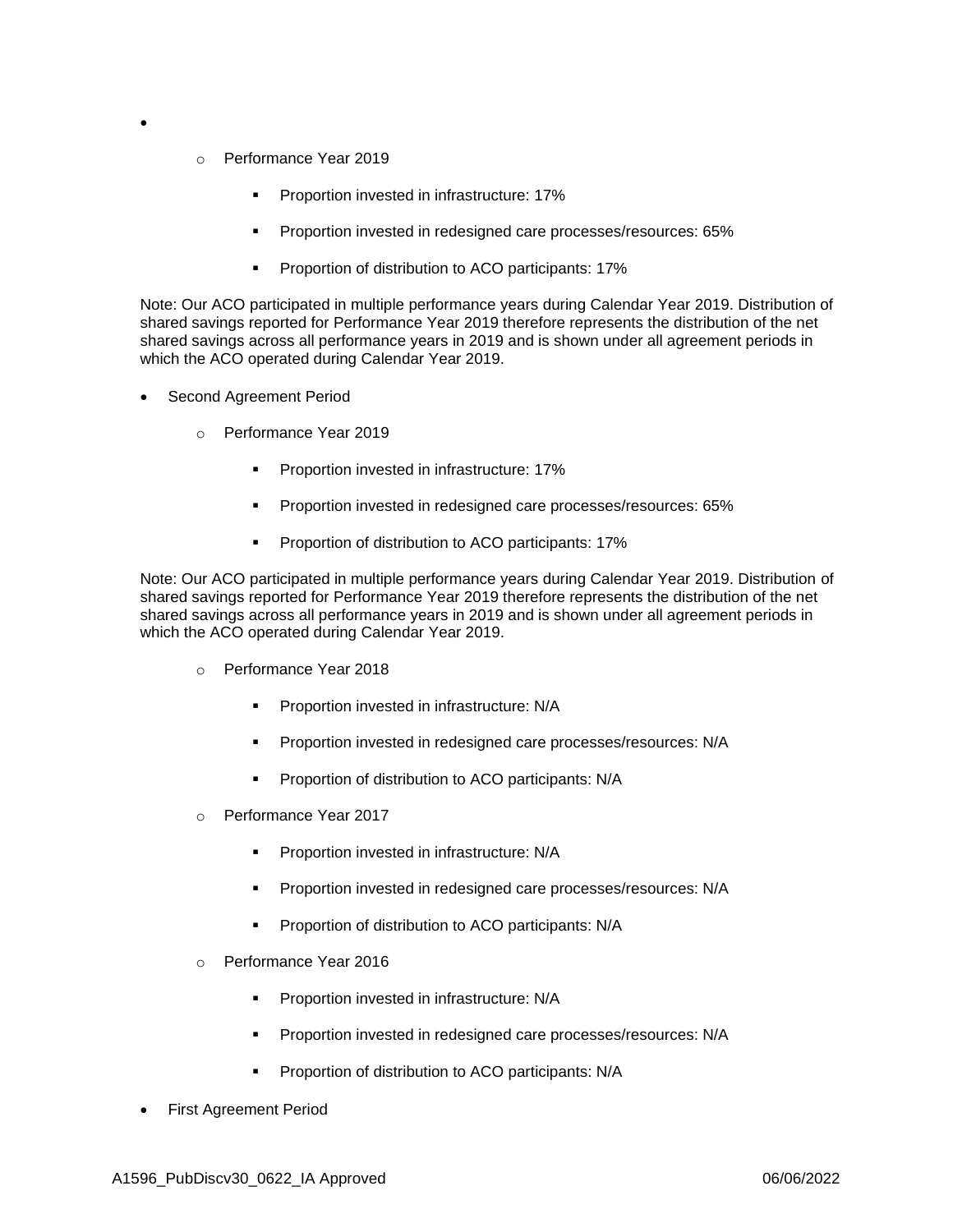- o Performance Year 2015
	- **•** Proportion invested in infrastructure: N/A
	- Proportion invested in redesigned care processes/resources: N/A
	- **•** Proportion of distribution to ACO participants: N/A
- o Performance Year 2014
	- **•** Proportion invested in infrastructure: N/A
	- Proportion invested in redesigned care processes/resources: N/A
	- **•** Proportion of distribution to ACO participants: N/A
- o Performance Year 2013
	- **•** Proportion invested in infrastructure: N/A
	- Proportion invested in redesigned care processes/resources: N/A
	- **•** Proportion of distribution to ACO participants: N/A

### **Quality Performance Results**

#### **2020 Quality Performance Results:**

| <b>ACO</b><br>Quality<br><b>Measure</b><br><b>Number</b> | <b>Measure Name</b>                                                                             | Rate  | <b>ACO</b><br>Mean |
|----------------------------------------------------------|-------------------------------------------------------------------------------------------------|-------|--------------------|
| $ACO-43$                                                 | Ambulatory Sensitive Condition Acute Composite (AHRQ<br>Prevention Quality Indicator (PQI #91)) | 0.92  | 0.95               |
| ACO-13                                                   | Falls: Screening for Future Fall Risk                                                           | 91.02 | 84.97              |
| <b>ACO-14</b>                                            | Preventive Care and Screening: Influenza Immunization                                           | 51.28 | 76.03              |
| <b>ACO-17</b>                                            | Preventive Care and Screening: Tobacco Use: Screening and<br><b>Cessation Intervention</b>      | 81.95 | 81.67              |
| ACO-18                                                   | Preventive Care and Screening: Screening for Clinical<br>Depression and Follow-up Plan          | 88.93 | 71.46              |
| $ACO-19$                                                 | <b>Colorectal Cancer Screening</b>                                                              | 42.67 | 72.59              |
| ACO-20                                                   | <b>Breast Cancer Screening</b>                                                                  | 51.64 | 74.05              |
| <b>ACO-42</b>                                            | Statin Therapy for the Prevention and Treatment of<br>Cardiovascular Disease                    | 79.43 | 83.37              |
|                                                          |                                                                                                 |       |                    |
| <b>ACO-27</b>                                            | Diabetes Mellitus: Hemoglobin A1c Poor Control                                                  | 22.30 | 14.70              |